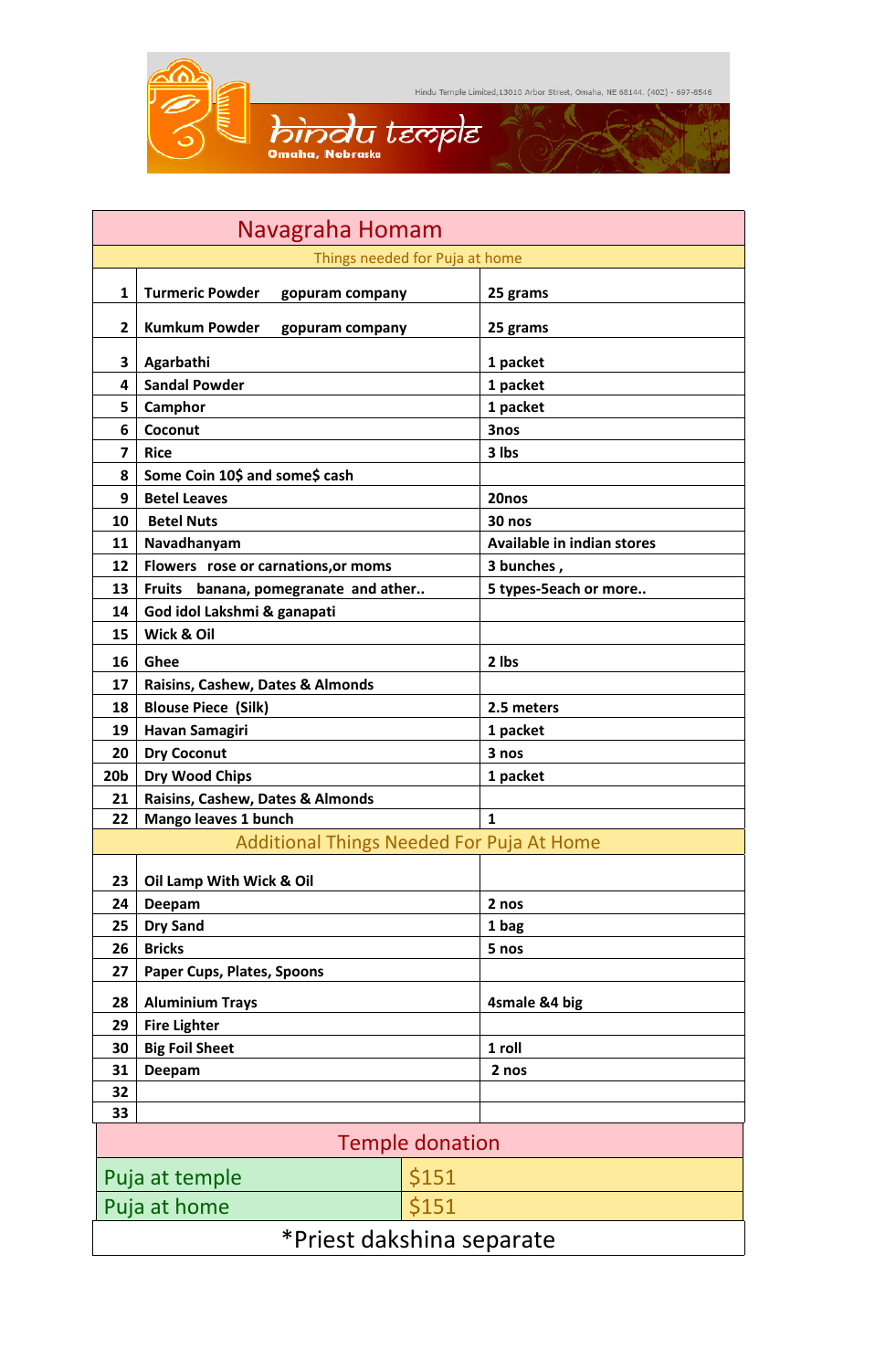

## **Arrangement for Grahapravesham**

- **1. Keep a puja stool on to the east near the kitchen or dining floor and arrange puja samagri on right or left side.**
- **2. in a plate with 4 Bowl arrange Turmeric, kumkum, Sandal Powder and Akshatha (uncooked rice mixed with turmeric in a small cup)(add 2 drops of ghee for mixing well)**
- **3. arrange all fruits in a plate or foils trays.**
- **4. Cut all Flowers and arrange in a plate or foils trays**
- **5. Keep all other puja samagri around it.**
- **6. Before starting the Pooja the host couple should wear dresses suitable and appropriate for the Pooja as per the family tradition. Typically the husband should wear Indian silk Dhoti and the silk kurta or regular Kurta Pajama. Wife of the host should wear a sari or salwar kamiz dupatta etc**

**7.**

## Navagraha Homam